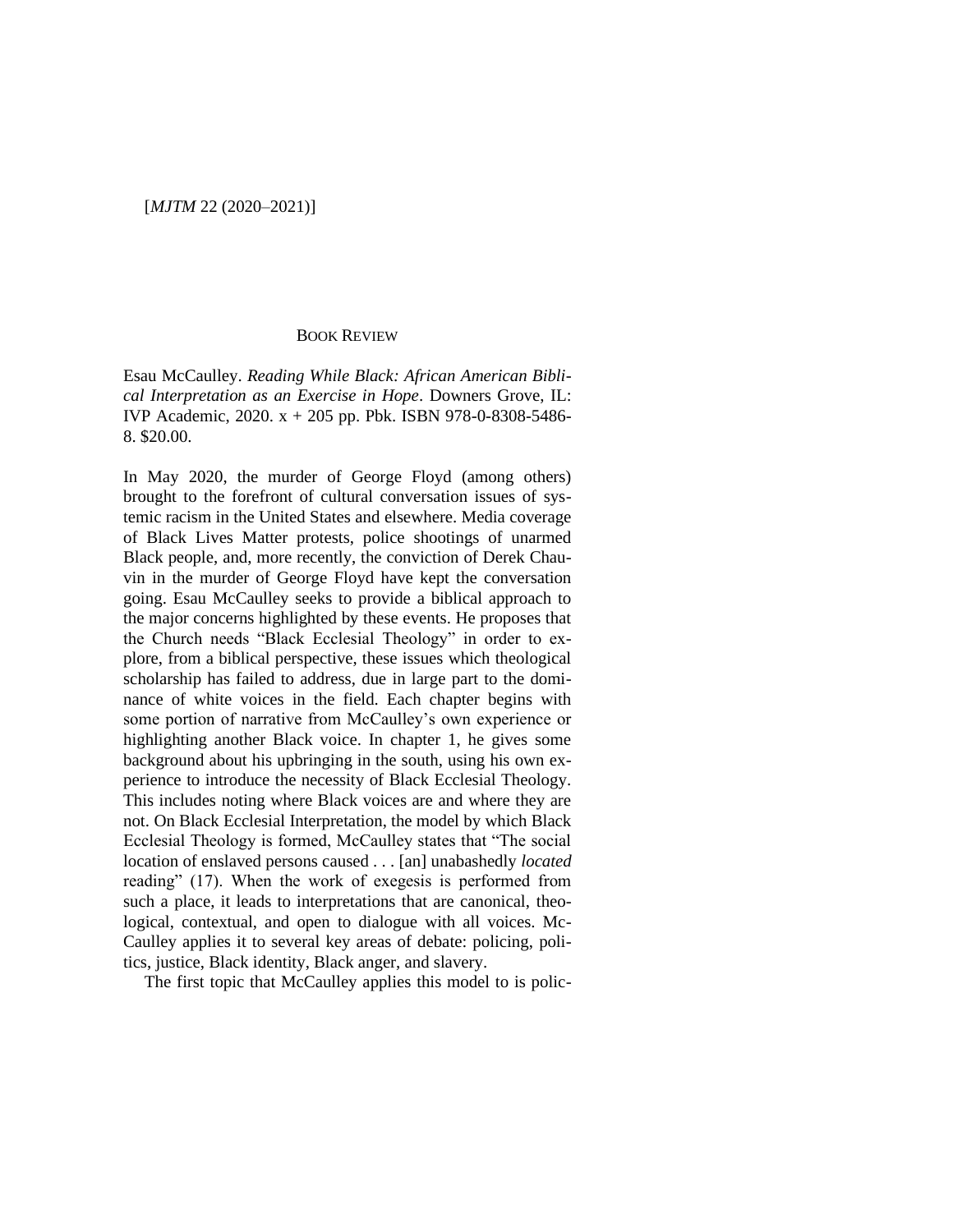## R66 *McMaster Journal of Theology and Ministry* 22

ing. McCaulley proposes that Rom 13:1–2 have been misconstrued as the most important and all-encompassing Scripture on the topic of governing authorities. He argues that, if people in a society cannot live without fear of the police system, there is precedent for action to remind authorities what their God-given role is, and that such role can be taken away. The policing practices of the Roman Empire, and the impact of policing daily life of the Christian are all examined before McCaulley concludes that the statement Paul makes in Rom 13:3–4 qualifies vv. 1–2. When people fear authorities even though there is no reason for personal fear, there is a problem.

In chapter 3, McCaulley argues that, for a Christian, political statements are not only political but theological. In Luke 13:32– 35, Jesus calls Herod a fox. If Jesus addressed the corruption of state leaders, then Christians have every right and obligation to do the same. This works towards the transformation of corrupt and oppressive systems into something that better bears witness to the Kingdom of God. Next, McCaulley sets out to determine what, if anything, Scripture has to say about Black justice. Focusing on the Gospel of Luke, McCaulley argues that the situation of Luke, his reader Theophilus, and the narratives in the text of Luke all point to a God that cares about and includes the outsider. Not only that, but the expectation of Jesus' arrival and the beginning of his ministry point to hope for salvation and justice for His people.

Chapters 5, 6, and 7 address Black identity, Black anger, and slavery. On Black identity, McCaulley dispels the myth that Christianity is a white or Euro-centric religion. He maintains that from the very beginning Israel was meant to be a multiethnic nation and traces several African figures in the Bible. Black people have, from the beginning of time, been included in God's plan of salvation. Then, McCaulley deals with the issue of Black anger. He begins with a short passage on how anger develops in the lives of young Black people, focusing on a description of the suffering of Black people, both in the present day and throughout history. He compares this to Israelite anger in the OT concluding that anger must be expressed to God which contributes to the healing process. However, the discussion does not end there.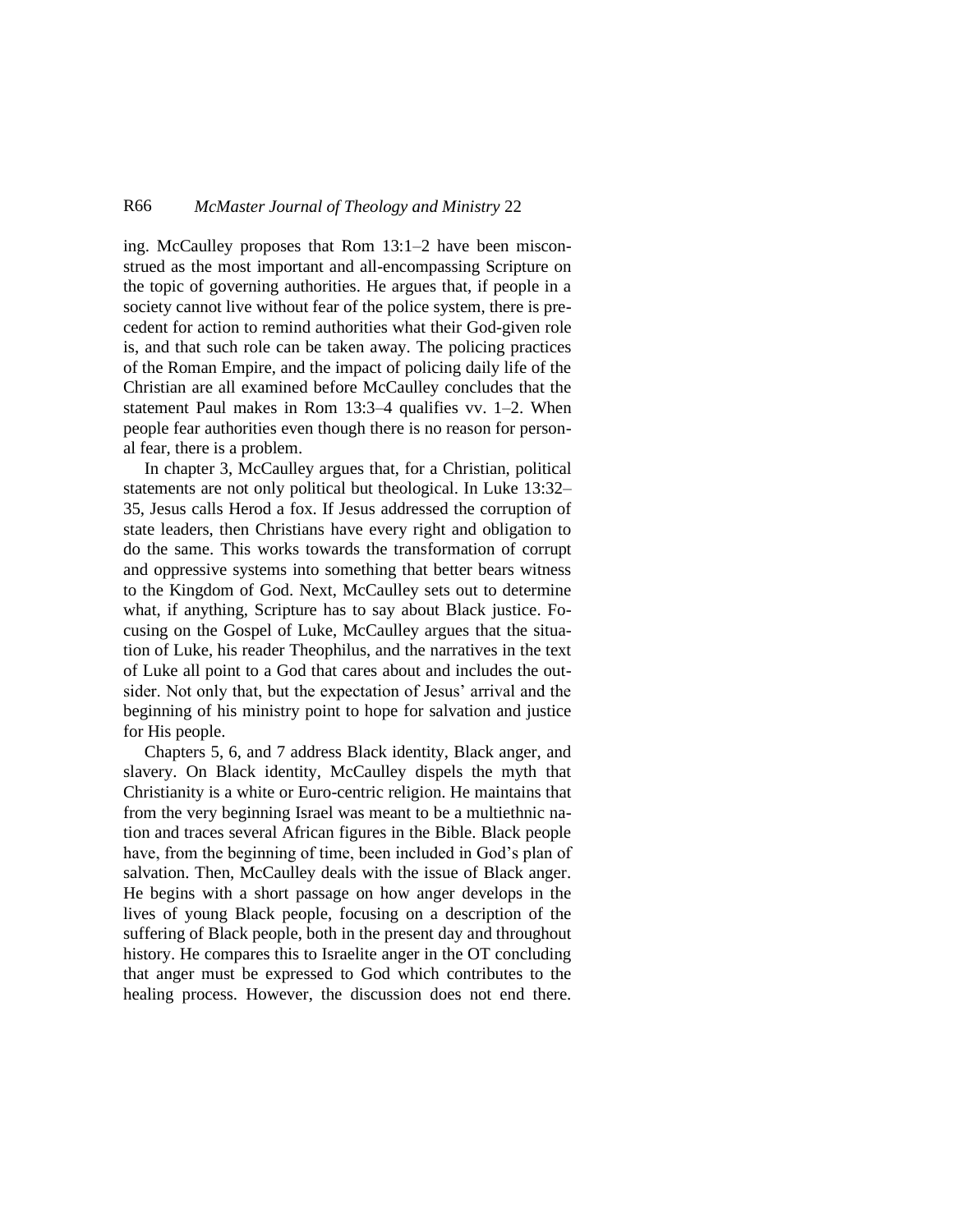Rather, McCaulley seeks to also place this conclusion from the OT in dialogue with the work of salvation in the NT. In chapter 7, McCaulley addresses the issue of slavery in the Bible, claiming that God's creational intent was for every person to be a free citizen. As a conclusion, McCaulley writes a few pages in summary, and voices his hope that this book will spur further biblical scholarship.

*Reading While Black* provides a strong case for how the Bible addresses concerns of Black people in the US. McCaulley's writing is well organized and accessible. As a theologian and scholar, McCaulley has carefully researched the Scriptures and relevant historical-cultural details. The interpretation is well thoughtout, and he has carefully avoided focusing on one or two verses that previously dominated the conversation. Instead, he places them within the context of the whole canon to determine whether or not the traditional interpretation aligns with it. Additionally, throughout the book, McCaulley regularly qualifies his statements to differentiate his conclusions (and views) from the wider cultural narrative. For instance, on the topic of police, McCaulley makes it clear that he has no inherent dislike for police, nor does he want to minimize the risks that come with their chosen profession. Well aware of the white American Evangelical narrative, McCaulley wishes to dispel any of the common, misguided criticism that may come. While McCaulley's aims are primarily theological, the inclusion of various narrative introductions demonstrates his skill as a writer. They succeed in driving home the importance and relevance of each of these topics to the daily lives of Black Americans. This is an effective tool, especially for people (like myself) that do not share McCaulley's life experience. Moreover, as a priest, McCaulley is deeply concerned about the souls of his brothers and sisters. He seeks to affirm a Black reading of Scripture by giving a scholarly voice to theological view that has lived mostly outside of scholarship.

Two criticisms to the book should be addressed (despite representing a minority view). First is the accusation that *Reading While Black* fundamentally sees a Church divided by race. Stemming from a racial colorblindness approach to the Church and race, this criticism is completely unfounded. McCaulley calls for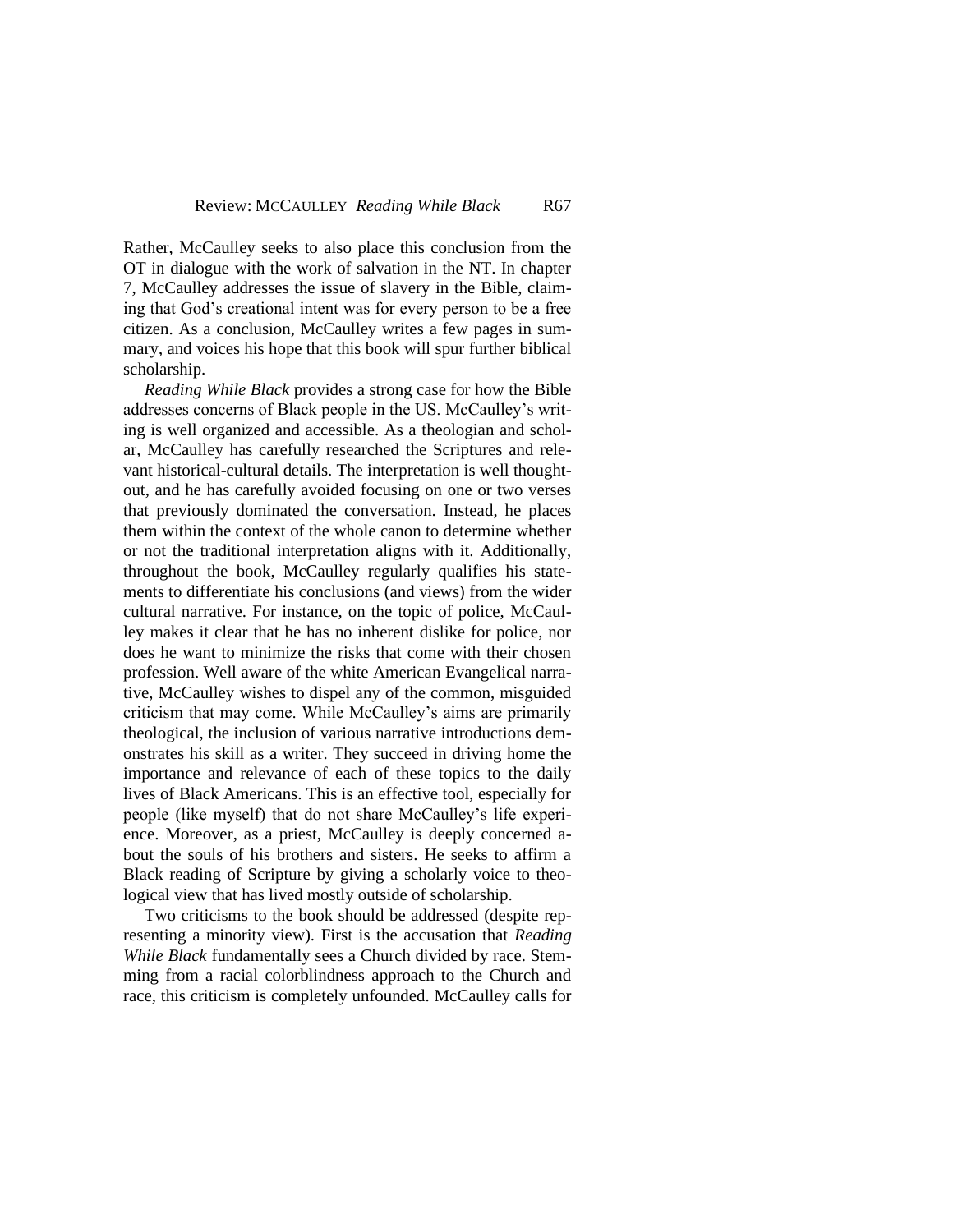## R68 *McMaster Journal of Theology and Ministry* 22

a multiethnic Church which finds strength in its diversity, a point he explicitly makes in chapter 5. Additionally, McCaulley specifically addresses racial colorblindness stating that it is "subbiblical and falls short of the glory of God" (116). This model of racial colorblindness is often paired with attacks on Critical Race Theory (CRT) and Marxism. Both are widely demonized and dismissed by white evangelicals on basis that they are unbiblical. Again, this is an unfounded criticism. The hermeneutic model that McCaulley presents began and developed before Marxism and long before CRT. Any criticisms along these lines are out of place because the work is not founded on the principles of either theory. If there are similarities between the conclusions of Mc-Caulley's reading of Scripture and these two theories, then one must ask whether or not the dismissal of CRT and Marxism is based on legitimate concerns.

Another criticism comes from the fact that McCaulley introduces the topics from the struggles that he himself has encountered in his daily life and tells the narrative of these struggles rather than proving they are actual issues. This is a problematic accusation for two reasons. First, the purpose of this book is not to defend the Black experience to those who are skeptical of the reality that they see presented by the media, nor should it be. Second, McCaulley intentionally uses this as a strategy to engage people in the work, both people that share his lived experience and those who do not. As mentioned above, it is an effective strategy. The opposing choice would be to begin each chapter with statistics to 'prove' that the issues addressed are, in fact, issues that concern the Black community. This is both unnecessary and a less engaging strategy. These attacks simply miss the point of what this book is; a model for reading that addresses contemporary concerns.

Finally, I have only one hesitation in recommending this book to everyone. I would not recommend this to someone who is not open to empathizing with the Black experience in the US. Let me explain a little further; on more than one occasion I have heard "What did they do?" "Well, they had drugs on them," and/or "They should not have resisted" in response to news of the police killing an unarmed Black person. Such a response demon